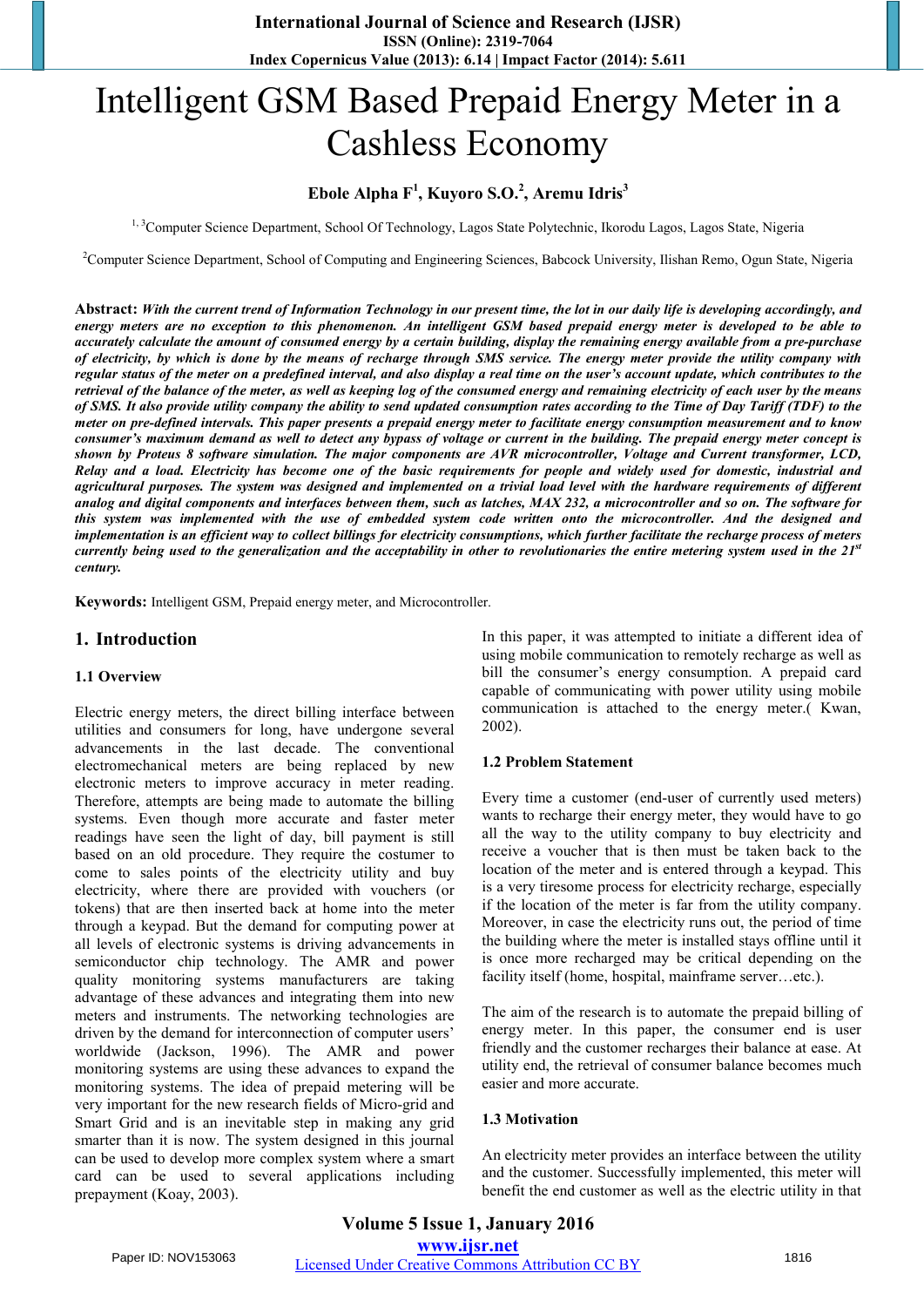the customer can recharge his account wirelessly from his home using an SMS to recharge. The device will show the remaining balance so that the user knows how much he has consumed and can plan ahead and know when he needs to refill the account and also provide the utility companies to collect the expenses from customers in advance, so that, they will no longer have to deal with late payments or non-paying bill by the customers. And also help to reduce electricity theft.( Ling et al , 2010).

#### **1.4 Aim and Objectives**

The aim of the project is to design and construct an intelligent prepaid energy meter that will be able to dictate any bypass by energy theft as well as to recharge the meter through GSM technology.

The objectives include:

- i) To design a power supply unit, Voltage sensing device that automatically adjusts the power factor of the electricity supply through its calibration,
- ii) To design a voltage sensing device that automatically adjusts the power factor of the electricity supply through its calibration and current sensing device to measure the accurate current consumed by the load
- iii) To program a device using the AT-MEGA microcontroller that will measure current, voltage, and effectively calculate the power consumed from the load.
- iv) To Program and configure the Global System for Mobile communication (GSM) module to effectively send, receive message which is compatible with all mobile network operators.
- v) To design a circuit that disconnects the load when the unit is exhausted.
- vi) To evaluate result based on the energy consumption of the measured values and the intelligent system

## **1.5 Research Question**

- i. Has the introduction of pre-paid energy meters contributed meaningfully in preventing bypass?
- ii. What is the means of identification of total voltage availability in the building?
- iii. How can bypass be detected?
- iv. His the recharge of the intelligent prepaid meter successful by the use of SMS?

## **2. Literature Review**

## **2.1 Introduction**

Energy Meter is a device that measures the amount of electrical energy consumed by a residence, business, or an electrically powered device. They are typically calibrated in billing units and the most common one is the kilowatt hour, which is equal to the amount of energy used by a load of one kilowatt over a period of one hour, or 3,600,000 joules. Electricity meters operate by continuously measuring the instantaneous voltage (volts) and current (amperes) .The product of which gives the instantaneous electrical power (watts) which is then integrated against time to give energy used.

A Prepaid Energy Meter enables power utilities to collect electricity bills from the consumers prior to its consumption. The prepaid meter is also attributed with prepaid recharging ability and information exchange with the utilities pertaining to customer's consumption details.( Maheswari et al , 2009).

Over 40 countries have implemented prepaid meters in their markets. In United Kingdom the system, has been in use for well over 70 years with about 3.5 million consumers. The prepaid program in South Africa was started in 1992, since then they have installed over 6 million meters. Other African counties such as Sudan, Madagascar are following the South African success. The concept has found ground in Argentina and New Zealand with few thousands of installations. Countries such as Thailand, Bangladesh, Singapore, and Iran have been showing increased interest in adopting prepaid system.

In India, the State of West Bengal has decided to introduce the smart card operated prepaid energy meters in remote islands of Sunderbans. In Mumbai, pre-paid power is provided by the Brihanmumbai Electricity Supply and Transport (BEST) Undertaking.( Md et al , 2011).

## **2.2 Evolution of Prepaid Energy Meters**

The use of electronic token prepayment metering has been widely used in UK for customers with poor record of payment. Ning et al (2004) in their paper presented the Digital Tele-wattmeter System as an example of a microcontroller- based meter. The meter was implemented to transmit data on a monthly basis to a remote central office through dedicated telephone line and a pair of modems. Maheswari et al (2009) utilized a DSP-based meter to measure the electricity consumption of multiple users in a residential area. A Personal Computer (PC) at the control center was used to send commands to a remote meter, which in turn transmitted data back, using the power Line Communication (PLC) technique. The major problem with this system is that it cannot detect tampering by consumers.

A paper suggests a design of a system which can be used for data transmission between the personal computer and smart card. The device will transmit the data in half duplex mode (Kwan, 2002). In this paper, an Intelligent Prepaid Energy Meter has been designed, modeled and simulated using Matlab/Simulink tools. Koay et al (2003) in their work (Koay .B.S, 2003), designed and implemented a Bluetooth energy meter where several meters are in close proximity, communicated wirelessly with a Master PC. Distance coverage is a major set-back for this kind of system because the Bluetooth technology works effectively at close range. In their paper,(Scaradozzi, 2003) Scaradozzi and Conte (2003) viewed home- automation systems as Multiple Agent Systems (MAS). Hong and Ning (2004) in their paper (Ning.L, 2004)**,** proposed the use of Automatic Meter Reading (AMR) using wireless networks. Some commercial AMR products use the internet for data transmission. Stanescu et al (2006) present a design and implementation of SMS based control for monitoring systems (Stanescu, 2006). Prepayment poly-phase electricity metering systems have also been developed consisting of local prepayment and a card reader based energy meter (Ling Zou, 2010). In their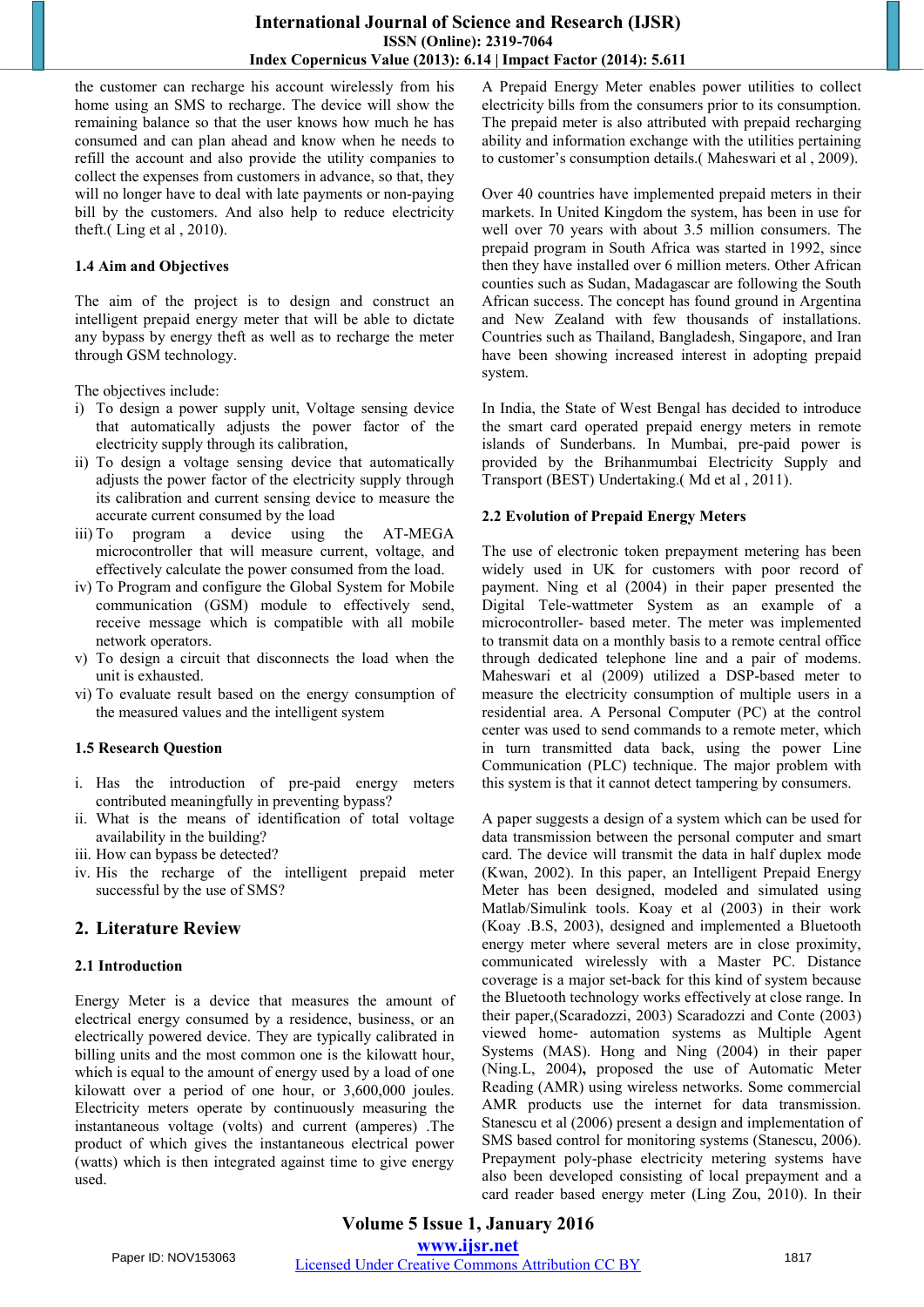paper, Maheswari and Sivakumar (2009) (Maheswari & Jejanthi, 2009) aimed to develop an energy efficient and low cost solution for street lighting system using Global System for Mobile communication [GSM] and General Packet Radio Service [GPRS].

The whole set-up provides the remote operator to turn off the lights when not required, regulate the voltage suppliedto the streetlights and prepare daily reports on glowing hours Sharma and Shoeb (2011), in their paper suggested a method where we utilize telecommunication systems for automated transmission of data to facilitate bill generation at the server end and also to the customer via SMS, e-mail :Amit.and Mohnish (2011) suggested in their paper, a prepaid energy meter behaving like a prepaid mobile phone. The meter contains a prepaid card analogous to mobile SIM card. The prepaid card communicates with the power utility using mobile communication infrastructure. Once the prepaid card is out of balance, the consumer load is disconnected from the utility supply by the contactor. The power utility can recharge the prepaid card remotely through mobile communication based on customer requests.

## **3. Research Methodology**

#### **3.1 Introduction**

This Research is useful for billing purposes in Electricity board. Instead of going to every house and taking the readings or using a token, by just sending an SMS the readings of the house can be received and the electric bill can be recharged. The microcontroller and the GSM unit are interfaced with the energy meter of each house. Every house has a separate number, which is given by the corresponding authority. The GSM unit is fixed in the energy meter. The amount of consumption is stored in the microcontroller's memory and available to the authority as SMS. Using this software, SMS can be sent through the GSM Modem to that particular number which is assigned by these authorities and wait for the response. On other end, the modem will receive the data in the form of a command and informs the controller to do the readings. After the readings the controller will send data to the modem. The modem, in turn sends data to the other end. In the office the GSM unit will receive the data and the total consumption information. The number assigned by the authorities is unique. Using GSM, the response can be obtained very fast, due to which time is saved. After consumption of the entire balance on the meter, the power will be cut-off, and the consumer must send an SMS to recharge. This will reduce illegal power using without paying money, and also able to solve by - pass of voltage.

The system gives the information of meter reading, power cut, total unit used, unit left, power disconnect, and tampering on request or regularly at a particular interval through SMS. Information is sent and received by the energy providing company such as PHCN (Power Holding Company of Nigeria) using the Global System for Mobile Communication (GSM) Network.

A quad band GSM modems with a registered SIM (subscriber identification module) card with unique numbers is used. The communication process employed here is achieved by installing sets of AT (Attention) command strings in the GSM modems through HyperTerminal software which comes with Microsoft operating system. With the aid of the installed AT command strings, instructions and data are sent and received by the GSM modems respectively. Data received from the consumer unit are used to update the customer's database at the office of the power providing company. The EEPROM of the microcontroller is updated each time a customer pays his/her bills via SMS recharge by simply sending a secret pin from his mobile number to the developed system. Other information such as total energy consumed, total amount paid on consumption, User's interface consist of LCD (Liquid Crystal Display) which displays energy consumed, the (unit recharged) amount of bill paid and the amount left to be used. Information such as unit recharged, success of recharge, power disconnect/reconnect by the supply company, and when the unit left is critically low to avoid loss of power supply is communicated through the customer's mobile phone to the customer via SMS. With this new system, customers are confident that they are not being exploited, power pilfering is eliminated, rogue customers are shut off, prevention of bypass and the huge revenue loss which was inherent in the traditional metering system is completely avoided. For the programming and development of the controller part of the project at the energy meter end was made possible by the use of ATMega32 microcontroller. It is inexpensive, simple, cross platform and has other extensible properties. The microcontroller has a flash memory of 32kB, making the processing speed fast enough for the single IC to cater to not just one but multiple microcontrollers in a residential building.

The software section contains the embedded 'C' and assembly Language program consisting of a string of 'AT' command set and other instruction set to make the whole system workable. The 'C' source code was transferred to a Keil compiler software for conversion to 'Hex file', and then to the microcontroller. This section also contains the simulation of the whole system which was done with Proteus ISIS professional version 7.8 SP2.



**Figure 3.1:** Block diagram of the prepaid energy meter with rechargeable option

Source: De**signed with smart draw software (www.smartdraw.com)**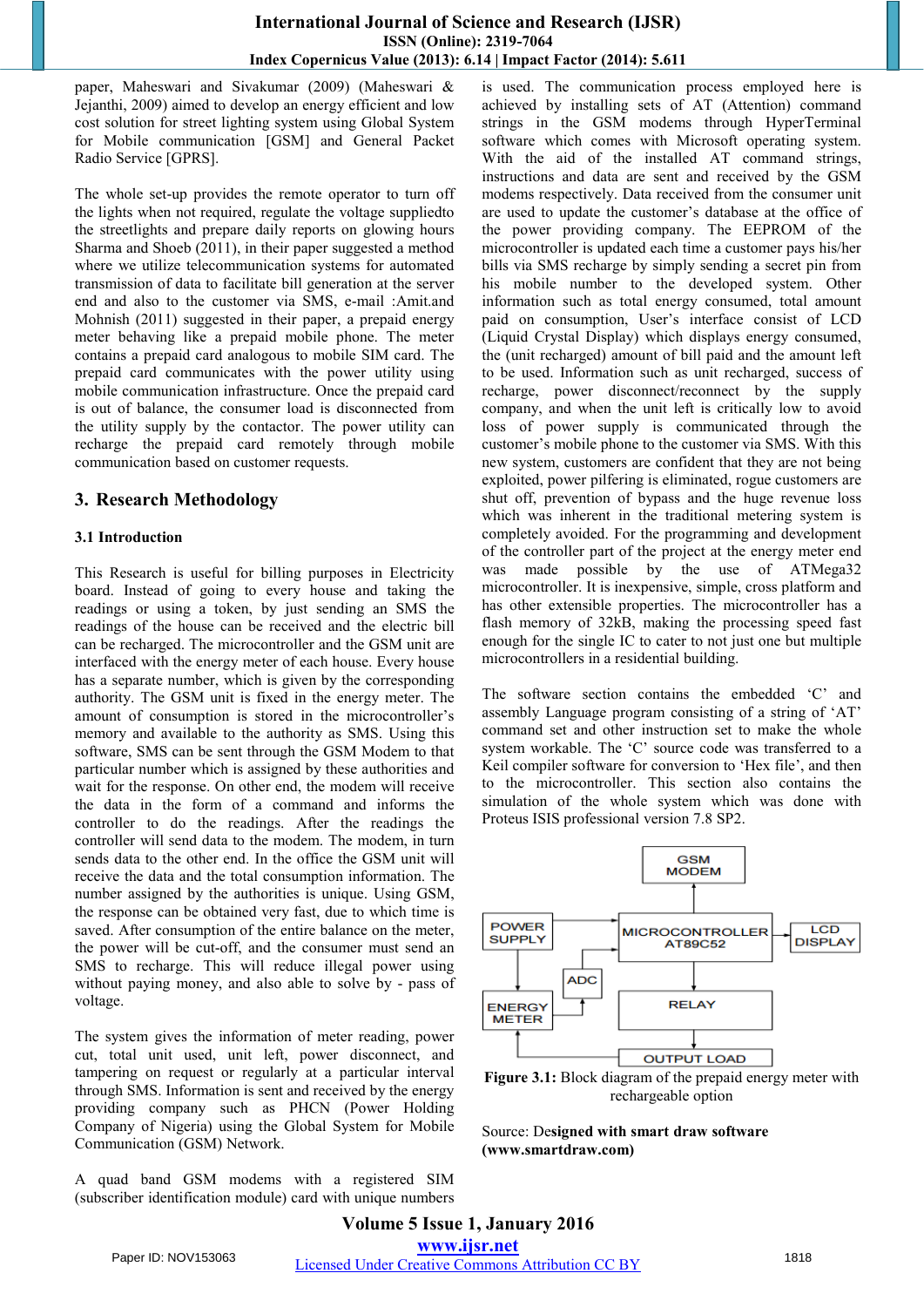#### **3.2 Design of the Power Supply Unit**

When an AC signal is applied to the primary coil of the transformer, due to the magnetic effect of these conductors magnetic flux is induced in these conductors (primary) and this flux is transferred to the secondary conductors by the transformer action. Transformer is an electromechanical static device which transformer electrical energy from one conductors to another without any change in its frequency. Here the diodes are connected in a bridge section. The secondary conductors of the transformer is given to the bridge circuit for the purpose of rectification.



**Figure 3.2:** Connection diagram of power supply

#### **3.3 Design of a voltage sensing device that automatically adjusts the power factor of the electricity supply through its calibration.**

The voltage sensor is needed to measure voltage and the phase angle of the voltage across the load accurately, and is expected to behave linearly in some specific voltage range. The voltage sensor module was designed to be connected to the main power on the input side and to the Energy Meter IC on the output side

#### **3.4 Design of a current sensing device to measure the accurate current consumed by the load.**

The current sensor is needed to monitor the current flow by measuring and reporting the actual current usage and the current phase angle to the microcontroller. It is also needed to operate accurately and linearly in order to obtain the accurate usage and consequently the accurate power usage. It is expected to be able to hold the maximum current of 10 Amperes. The current sensor was designed to connect directly to the load on the input side and to the Energy Meter IC on the output side. The input to the entity is the value of the voltage drop across a shunt resistor and the output to the meter IC is the voltage that is proportional to the input voltage. The ratio of the input and output voltage would depend on the model of the current transformer used in the circuit.(Ankit Chandak, 2011)

#### **3.5 DESIGN OF SMS CONTROLLER UNIT**

GSM module transmits user's account information from power meter to utility company and also receives data from utility company. The SIM900 is a complete Quad-band GSM/GPRS solution in a SMT module which can be embedded in the customer applications.

#### Features of SIM900

- i. SIM900 is designed with a powerful single-chip processor integrating AMR926EJ-S core.
- ii. Quad-band GSM/GPRS module with a size of 24mm X 24mm X 3mm.
- iii. SMT type suit for customer application.

An embedded powerful TCP/IP protocol stack

**3.6 Programming of a device using the AT-MEGA microcontroller that will measure current, voltage, and effectively calculate the power consumed from the load.** 

#### **Algorithm for Energy Metering system at consumer's end**

- 1. Start
- 2. Initialize the display and RTC.
- 3. Display date and time.
- 4. Check GSM Connection and set to Text Mode.
- 5. If GSM disconnected, display that on LCD and turn LED OFF, otherwise turn ON.
- 6. Receive User number and set it for communication.
- 7. Decide whether the number of units in Microcontroller is sufficient or not. If the balance is insufficient then disconnect the load from supply and send message to user number notifying of balance recharge otherwise connect to the load to supply.
- 8. Count the number of pulses initiated from inbuilt ADC when theload consumes power.
- 9. Measure time with the help of timer1.
- 10. Calculate power,  $P = 3000 \text{ xX}$  using this equation, where X denotes the frequency of pulses that is produced by the microcontroller.
- 11.Calculate energy
- 12.Store energy and power reading into the EEPROM of ATmega32 Microcontroller for future use.
- 13.Check for updates from GSM for rate updates according to real time.

## **3.7 Design Flowchart**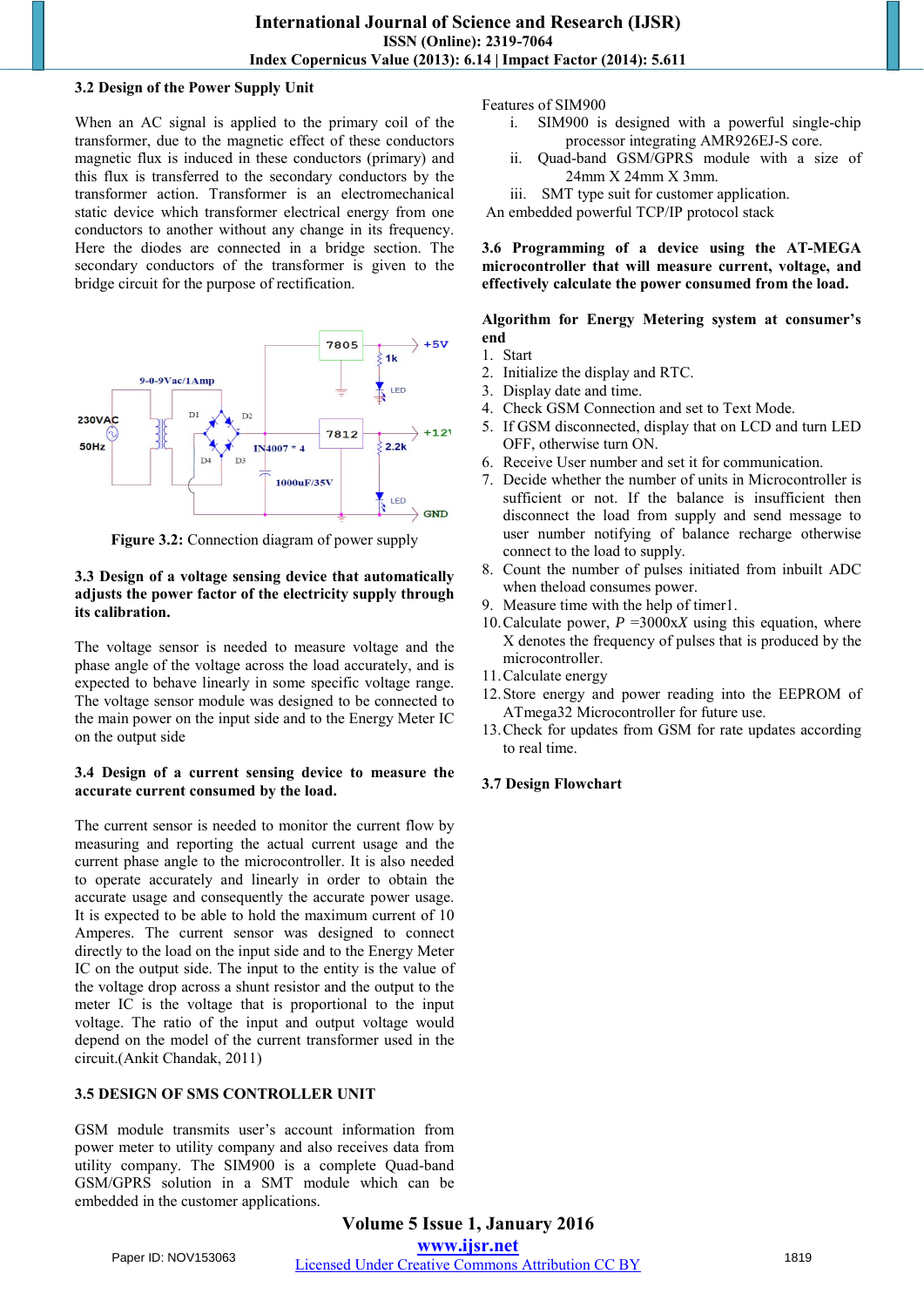





**Figure 3.4:** Complete Circuit Diagram

#### **3.8 Implementation of the Software**

For the software part we use an algorithm and is given below

- i) The controller continuously scans the ports which receive inputs from maximum demand section and optical section.
- ii) If the optical pickup receives a pulse then the counter increments and display the unit consumed in LCD. Then count is compared to display the warning for recharging.
- iii) When the total unit finishes, after that the tripping relay is activated to disconnect the power.
- iv) If the maximum demand section gives a pulse then it activates the tripping mechanism.

Continuously the controller rechecks the maximum demand section and regains the power when load is reduced

## **System Implementation and Analysis**

#### **4.1 Calculation and Result**

#### **4.2 System Testing**

The circuit was connected, with the exception that the relay, load and CT are connected together. The line connecting the load to the main supply goes through the CT first (primary windings). Between the CT and the load, the relay is connected to disconnect the power in case the user runs out of balance, and finally the line is connected back to the neutral. The complete final code was written into the MCU, controlling the operation of the entire system, and it was run to test the meter. Figure 4.12 shows the complete meter circuit.

Energy is the total power delivered or consumed over a time interval,

That is Energy = Power x Time

Power = voltage x current x power factor

The Energy Meter was tested with four Electric bulb of 220 volt was used as a load with 0.4A current. The supply voltage was between 210 V and 230 V. Energy measurement process is described step by step.

**Table 1:** Test result of Energy measurement by proposed prepaid Energy meter. Here power =60 watt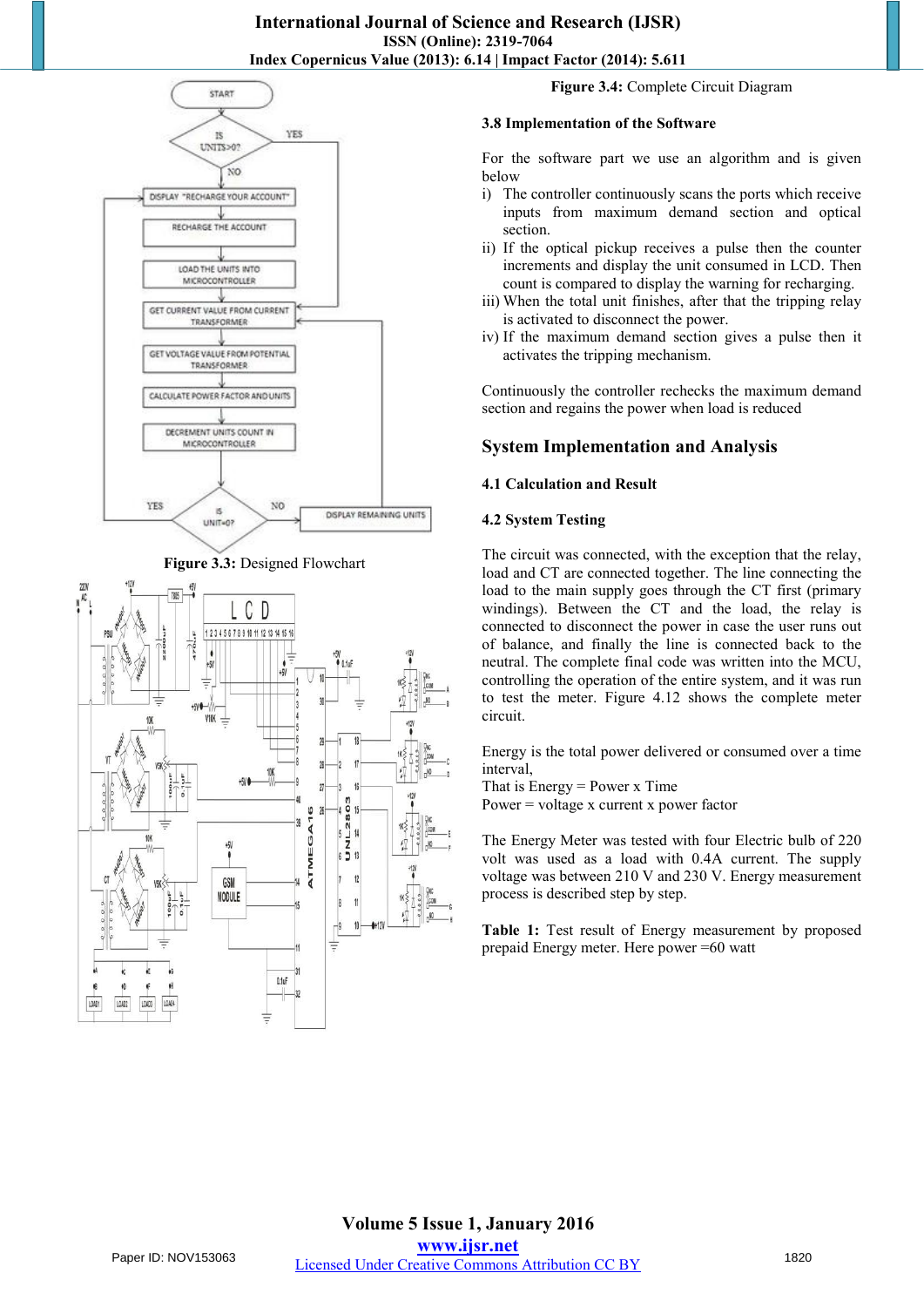

**Figure 4.1:** Complete Intelligent Energy Meter Circuit

#### **4.3 LCD DISPLAY AT NO LOAD AND ZERO UNIT BALANCE.**



**Figure 4.2:** LCD Display at No load and zero unit balance

#### **4.4 LCD DISPLAY AT LOAD AND ABOVE ZERO UNIT BALANCE STATE**



**Figure 4.3:** LCD Display at Load and above Zero unit balance state

#### **Result of SMS sents**

| <b>TIME</b> | <b>Expected Energy Meter</b> | <b>Energy Output from</b> |
|-------------|------------------------------|---------------------------|
| (Sec)       | Output (Watt-Sec)            | Measurement               |
|             |                              |                           |
| 20          | 125                          | 120                       |
| 40          | 240                          | 240                       |
| 60          | 355                          | 360                       |
| 80          | 490                          | 480                       |
| 100         | 6000                         | 6000                      |
| 120         | 7100                         | 7200                      |
| 140         | 8500                         | 8400                      |



**Figure 4.3:** Energy Calculation

From Fig 4.3, the blue symbol (expected energy) is the intelligence, the system calculate the energy consumption automatically by using current sensor to get the current readings and voltage sensor to get the voltage readings. The result was then store in log over certain period of time to get the energy consumption. The brown symbol is the expected output from manual measurement. It can be proved that the intelligence shows slight variation with the manual system

#### **Conclusion and Future Recommendations**

#### **5.1 Conclusion**

This proposed simple and economic digital prepaid energy meter controlled by GSM based communication can cover rural area as well as urban areas. This is an effort about improving the present conventional electromechanical meters through the fusion of analog and digital circuits which have aim of collecting bills for consumption of power thus improved the revenue collection for scheduled supply. This is beneficial for Nigeria like developing country which having huge population for improving economic through power utility.

#### **5.2 Recommendations and Future Work**

The development of GSM based energy meter demonstrates the concept and implementation of new power metering

## **Volume 5 Issue 1, January 2016 www.ijsr.net**